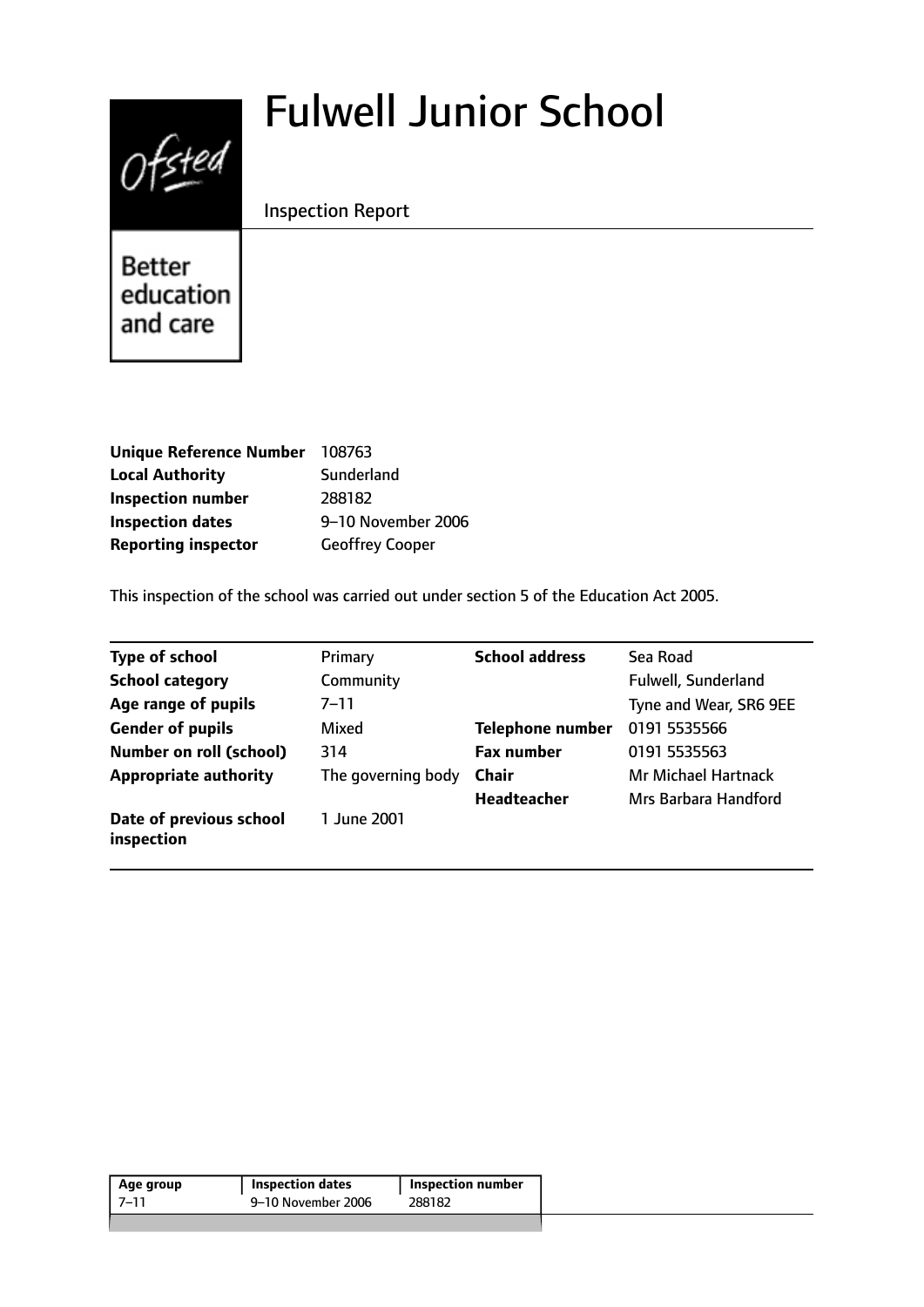© Crown copyright 2006

Website: www.ofsted.gov.uk

This document may be reproduced in whole or in part for non-commercial educational purposes, provided that the information quoted is reproduced without adaptation and the source and date of publication are stated.

Further copies of this report are obtainable from the school. Under the Education Act 2005, the school must provide a copy of this report free of charge to certain categories of people. A charge not exceeding the full cost of reproduction may be made for any other copies supplied.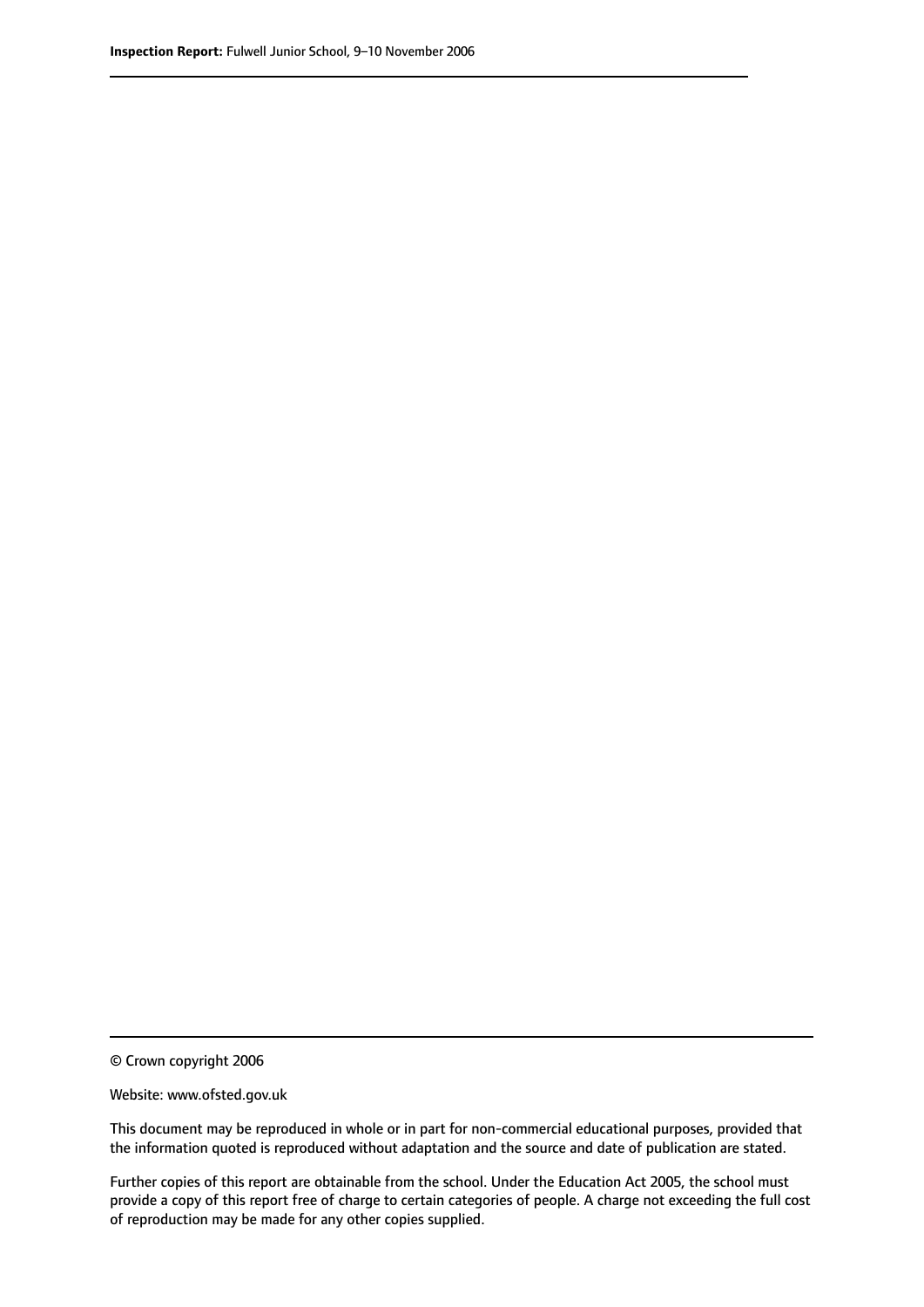# **Introduction**

The inspection was carried out by three Additional Inspectors.

## **Description of the school**

The context of the school is one of broadly average social and economic circumstances. However, very few pupils are entitled to a free school meal. An average number of pupils enter school with identified learning difficulties and/or disabilities and the incidence of more profound barriers to learning is small. Few pupils come from backgrounds of other than White British ethnicity. The incidence of learning English as a new language is very low. When pupils join the school their standards are a little above average.

## **Key for inspection grades**

| Grade 1 | Outstanding  |
|---------|--------------|
| Grade 2 | Good         |
| Grade 3 | Satisfactory |
| Grade 4 | Inadequate   |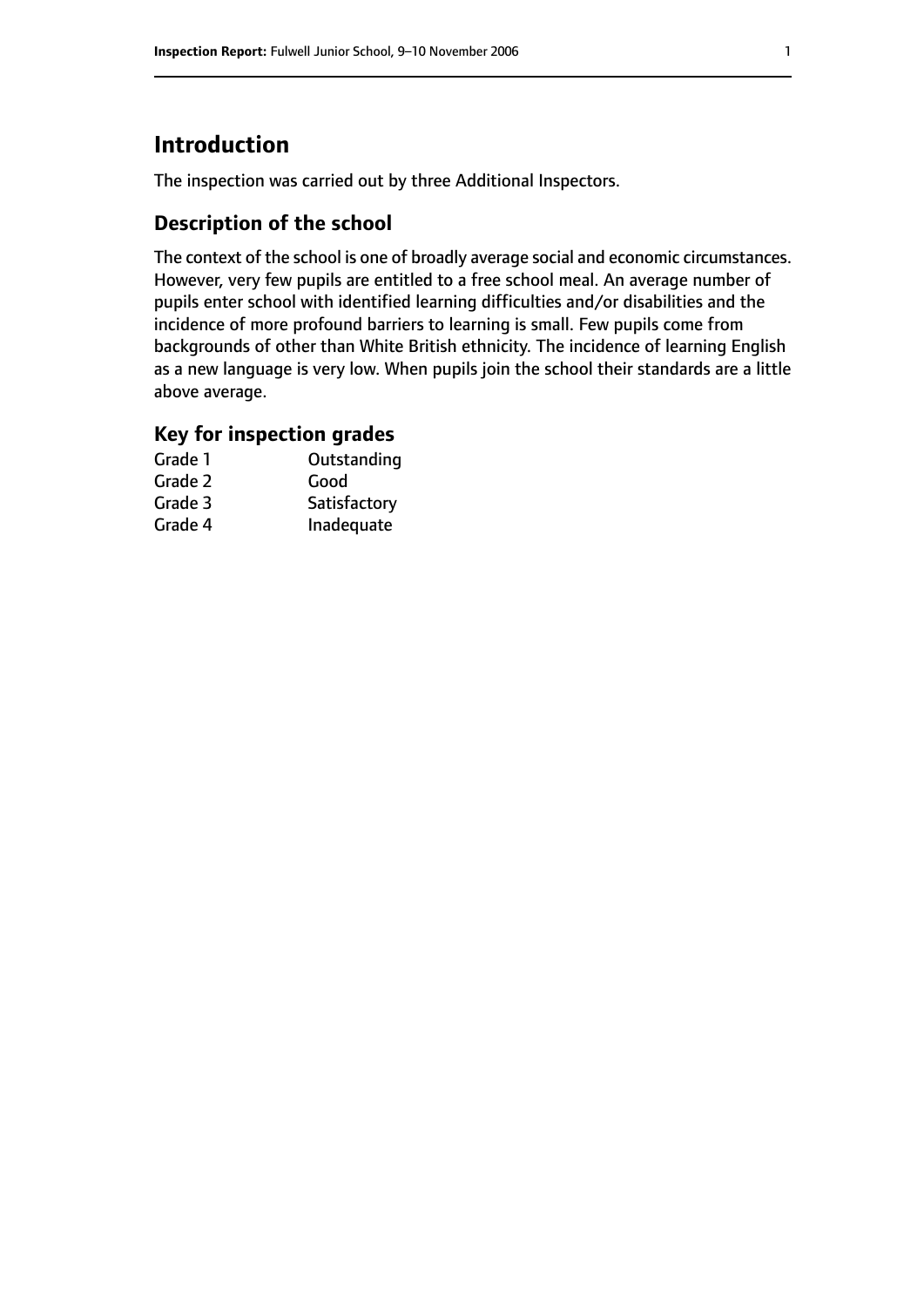## **Overall effectiveness of the school**

#### **Grade: 1**

This is an outstanding school and better than its own rather modest evaluation. It has maintained the many strengths identified at its previous inspection and has found new ways of demonstrating its success. It is aspirational and has outstanding capacity to improve further. Many parents sing its praises: for example, 'teaching and pastoral care are excellent', 'a fantastic school', 'staff have a wonderful attitude' and 'the school has a very positive atmosphere and children achieve high standards'. It prepares its pupils extremely well for their future and gives them many opportunities to contribute to the community. The school works very strongly with others: parents, other schools and educational bodies and with the community.

Pupils join the school with standards that are a little above average. Because they benefit from the school's many strengths  $-$  its lively curriculum, teaching that is scintillating at times, rigorous procedures for care  $-$  they make consistently good progress. Their good progress is clear in the standards they achieve. Tests scores for leavers at the end of Year 6 are almost always well above average in national tests. A one year decline in science in 2003 was thoroughly addressed and in 2006 more than half the pupils achieved the highest level possible at this age. However, pupils' achievement goes far beyond their well refined literacy and numeracy skills. The school oozes beautiful art work. Remembrance Day assemblies were made even more poignant by beautiful solo and choral singing. Pupils' written work frequently shows the depth to which they reflect on and develop their understanding of humanity. Pupils respond extremely well to the demands and challenges made upon them. Their attitudes and behaviour are exemplary. One measure of their frequently expressed enjoyment of school lies in their attendance record, currently well above average. They eagerly learn about being safe and healthy. As one pupil commented at lunch time, 'This isn't only healthy. It's delicious, too.' Pupils willingly accept opportunities to contribute to the community. They are quick to take responsibility for themselves and for others by contributing towards change in their school, through the school council, and through opportunities such as their careers day, the outcomes of which are vividly displayed within the school.

The qualities and standards of the school come about because leadership and management are highly effective. Parents and governors recognise this. Pupils progress strongly in their learning as a result. There is a great deal of strength and accuracy in self-evaluation, although the school is reticent to sing its own praises. Strengths in self-evaluation have led to very good use of the considerable expertise and skills of staff. The bright and lively curriculum capitalises on this expertise and these skills very effectively. A deep level of care is shown in supporting pupils' personal development, in keeping a close eye on their progress and ensuring that they make the most of all their learning opportunities. The quality of teaching is consistently good or better in every class, year group and set. This consistency shows in pupils' learning and progress. Pupils know their personal targets, but teachers' marking of their work leaves few reminders in their books about how to improve.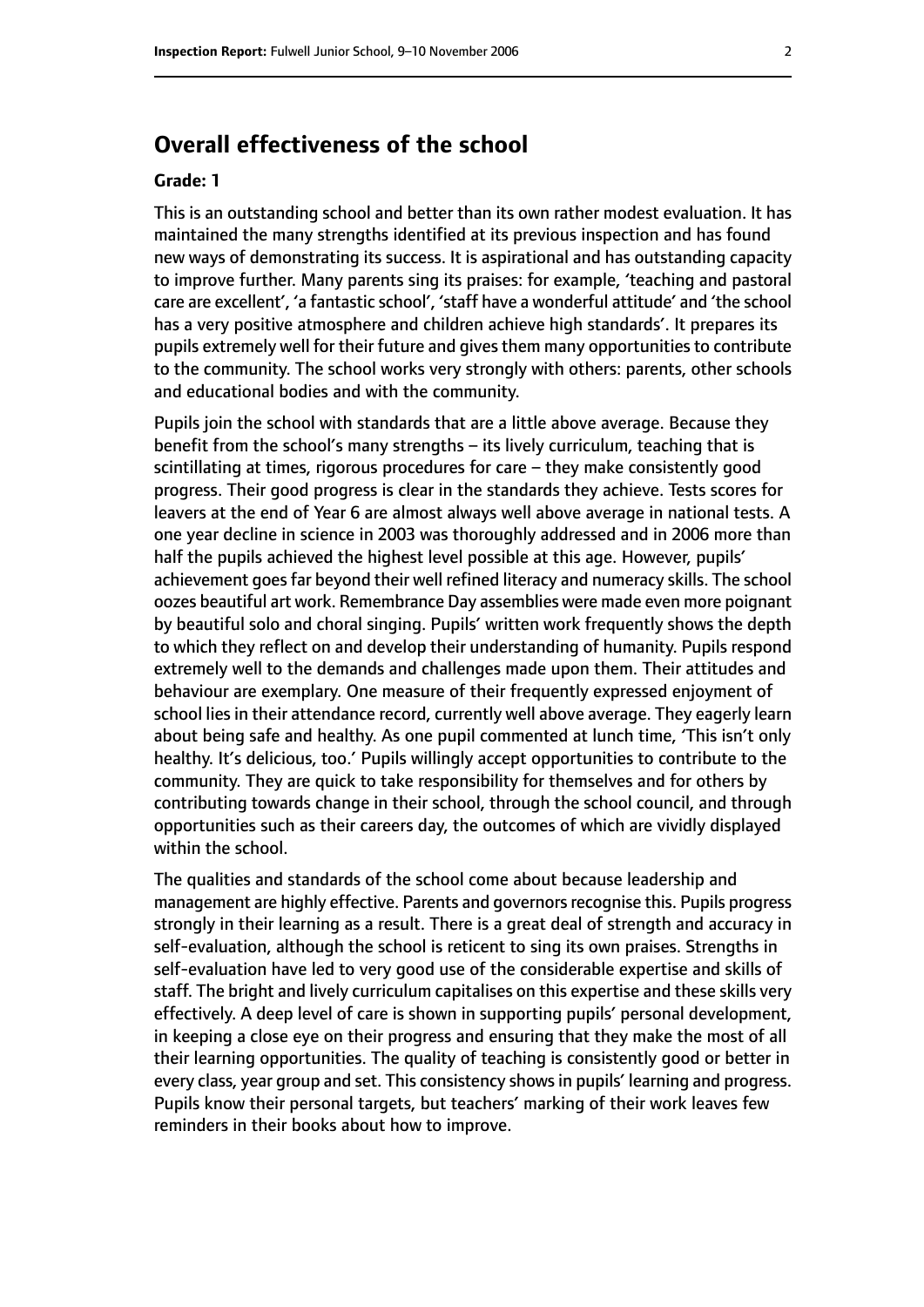#### **What the school should do to improve further**

• When work is marked, ensure that pupils know their next key point for development.

## **Achievement and standards**

#### **Grade: 1**

Standards are well above average by the time pupils leave the school. This is the consistent picture in national tests over the past three years and was confirmed in the work seen during inspection. Pupils enter the school with standards a little better than average. They make at least good and often better progress through the school. This is because teaching is consistently good. It is the case for higher attaining pupils, those who have specific barriers to learning and those who come from different backgrounds. The school sets very challenging targets, which are regularly reached and were exceeded in 2006. Achievement is outstanding and not confined to the standards reached in English, mathematics and science. Throughout the school, there are examples of exhilarating art and design, delightful music and deeply reflective writing.

## **Personal development and well-being**

#### **Grade: 1**

Pupils' spiritual, moral, social and cultural development is excellent. The school is highly effective in promoting positive attitudes and raising pupils' self-esteem. Pupils enjoy coming to school and attendance is well above the national average. Behaviour is excellent. Pupils are polite and courteous. An enriched curriculum and the take-up of a wide range of extra-curricular activities foster the development of personal skills and talents. This year, the theme of 'Unity' is continuing to make pupils aware of different cultures and develop respect and tolerance between individuals. Specific enrichment days, such as a Fashion Show and a future careers day encourage pupils to be creative thinkers and learn in real-life contexts. Pupils are very aware of health and safety issues and are actively involved in making their own risk assessments, for example during science lessons and before educational visits. The school council has an active role in representing views on health, and choosing and costing resources for the 'active-play' programme. A Remembrance Day assembly showed that pupils acquire lifelong skills. They are mature, independent individuals who are capable of reflecting on challenging issues and presenting their ideas with confidence. Pupils are very well prepared for the next stage of their education.

## **Quality of provision**

#### **Teaching and learning**

#### **Grade: 2**

Teaching and learning are good. Lessons are never less than good in quality, with regular examples of outstanding teaching. This leads to the strong learning of pupils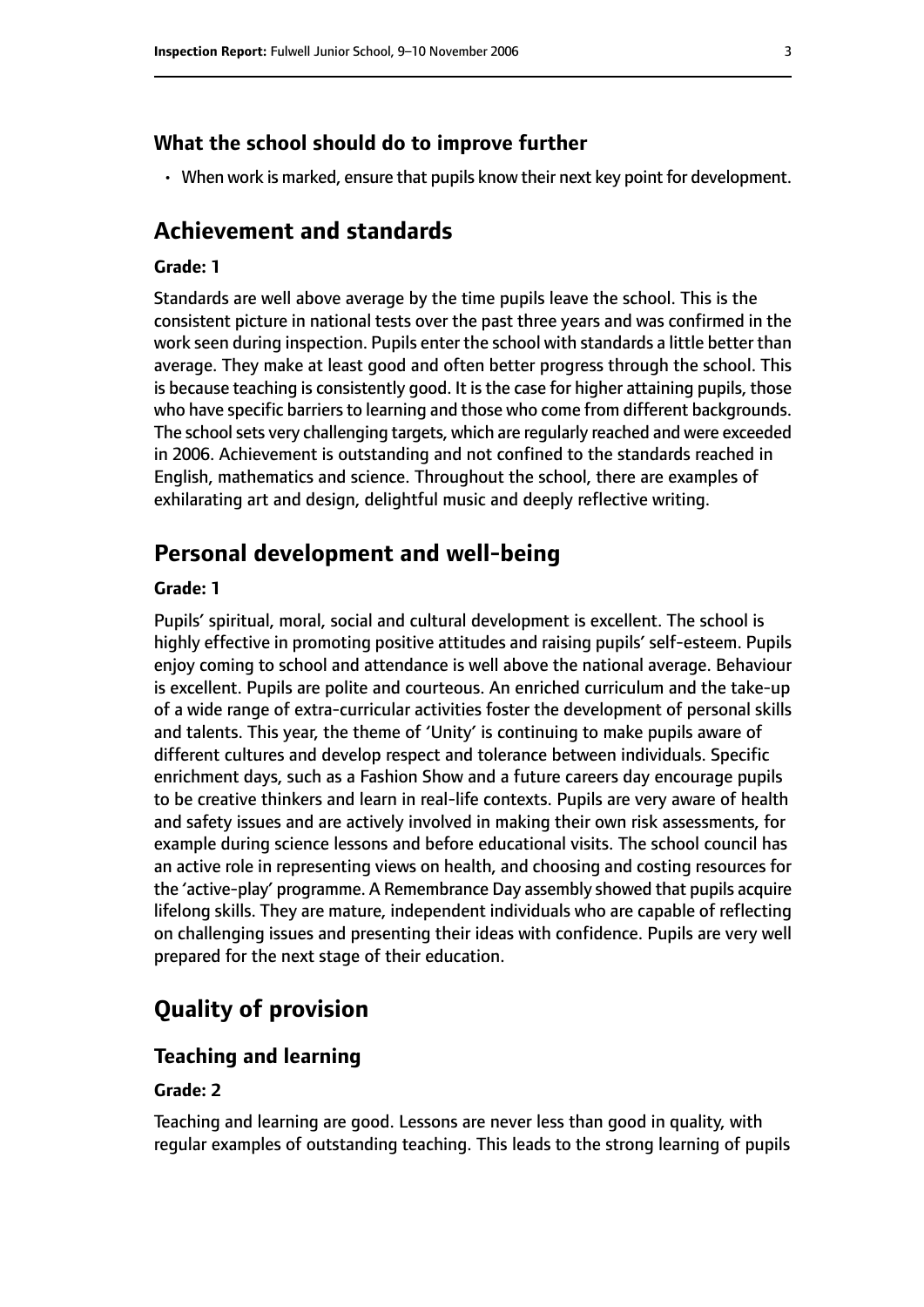and their good progress. Typically lessons are well planned and busy, with interesting activities that engage pupils very effectively in their learning. Pupils know that teachers have high expectations and respond very well to this. Relationships between adults and pupils are very positive, often with a quiet touch of humour. The result is that behaviour and attitudes are exemplary. Efficient use is made of modern technology to support learning  $-$  regularly by adults, sometimes by pupils. Teachers have extensive subject knowledge and very sharp individual talents. Excellent use of these qualities is made in lessons. Good questioning clarifies what pupils know and teachers use this information well to promote further learning. While marking is done diligently and sensitively, little is written that explains how pupils can improve their work.

#### **Curriculum and other activities**

#### **Grade: 1**

The curriculum is outstanding. It is lively and interesting, stimulating and motivating. It fully meets requirements and responds well to national initiatives. However, it is managed in a style that is entirely in keeping with the spirit of the National Curriculum, completely at ease with the ethos of the school and appropriate to the different needs of individual pupils. It is particularly effective in providing pupils with basic skills in literacy, numeracy and information and communication technology but also with the skills needed for future learning. Its powerful provision for pupils' personal and social development is clear in their extremely positive attitudes and mature manner of conducting themselves. It is rich in opportunities to learn from visitors into school, visits out of school and in its comprehensive range of flourishing activities out of school hours. Special projects continuously refresh learning, giving pupils deep insights into self and others.

#### **Care, guidance and support**

#### **Grade: 1**

Care, guidance and support are outstanding. Very effective procedures safeguard all pupils. Procedures for child protection and for health and safety audits are rigorous. Staff are committed to giving the very best support to pupils of all abilities. 'Round Robin' sessions are a creative use of support staff and timetabling to ensure that learning is tailored to individuals' needs while making the best use of staff expertise. The extensive evaluations of questionnaires and discussions result in pupils having a voice in their education. A thorough tracking system ensures that pupils meet and, often, exceed targets. Any under-achievement is diagnosed early and relevant intervention strategies put into place. Pupils have clear targets that help them to know what they need to do next to improve their writing. Teachers' marking of work is very consistent and they give good verbal feedback although it is rare that any written comment explains how pupils can improve. The school maintains very positive relationships with parents that promote good learning.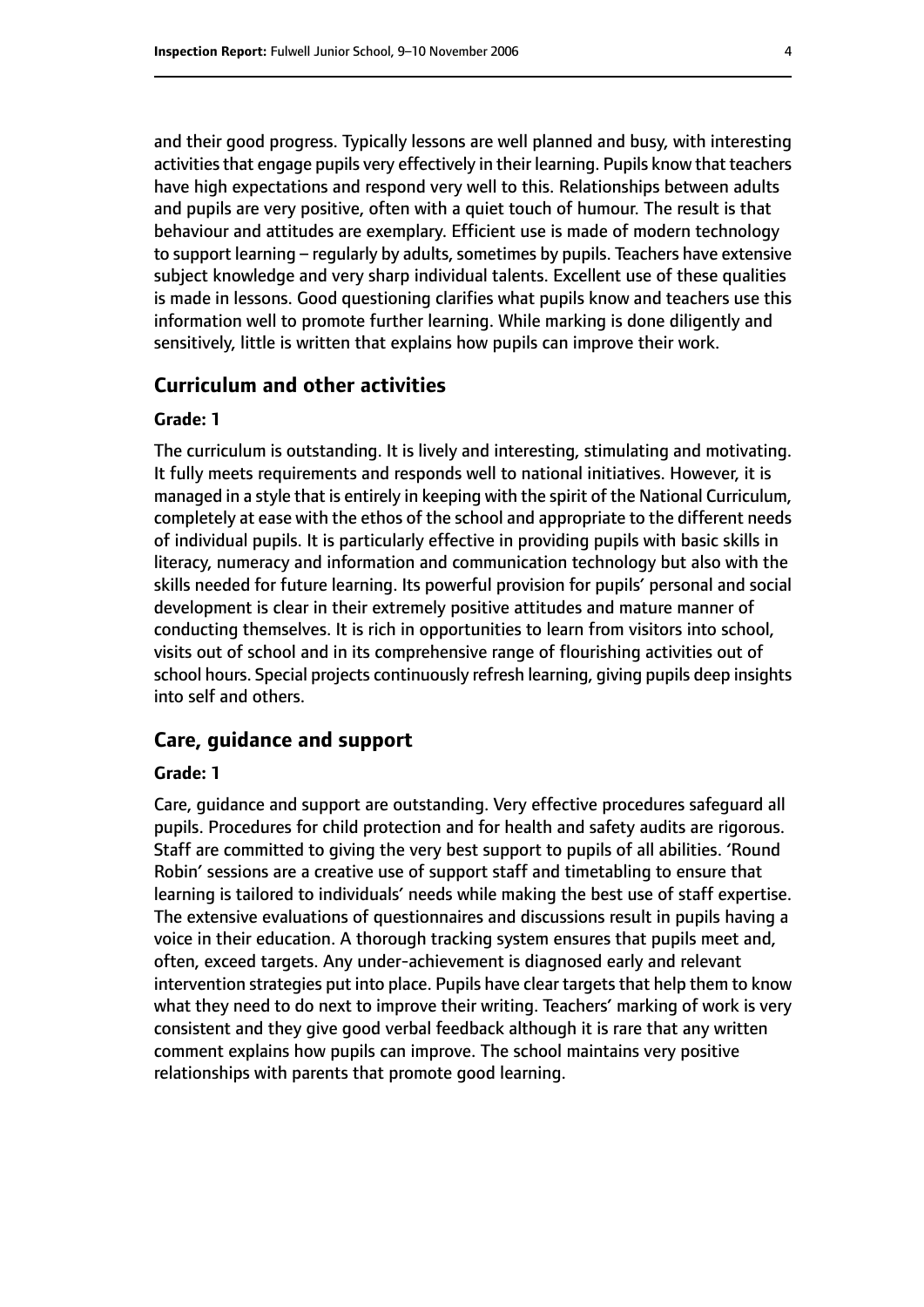## **Leadership and management**

#### **Grade: 1**

Leadership and management are outstanding. Leaders share a deep and powerful sense of vision. Management strategies, such as improvement planning and monitoring and evaluating provision, are very effective in putting that vision into practice. The determination to provide a high quality of education and to achieve high standards is crystal clear at all levels; from senior management, to those with subject and other responsibilities, through all staff working in the classroom and those whose work supports the efficient administration of the school. As a result, aspirational targets are met and at times exceeded. The equality of opportunity provided is excellent. Pupils at all levels progress well. Their talents and potential are capitalised upon. Difference is respected, accommodated and celebrated. Very good deployment of resources ensures the smooth delivery of the curriculum leading to excellent value for money. The governing body is well informed and active. It benefits from a good mix of experience and expertise which is well harnessed to support and challenge the work of the school. Arrangements for safeguarding pupils are thorough and rigorous.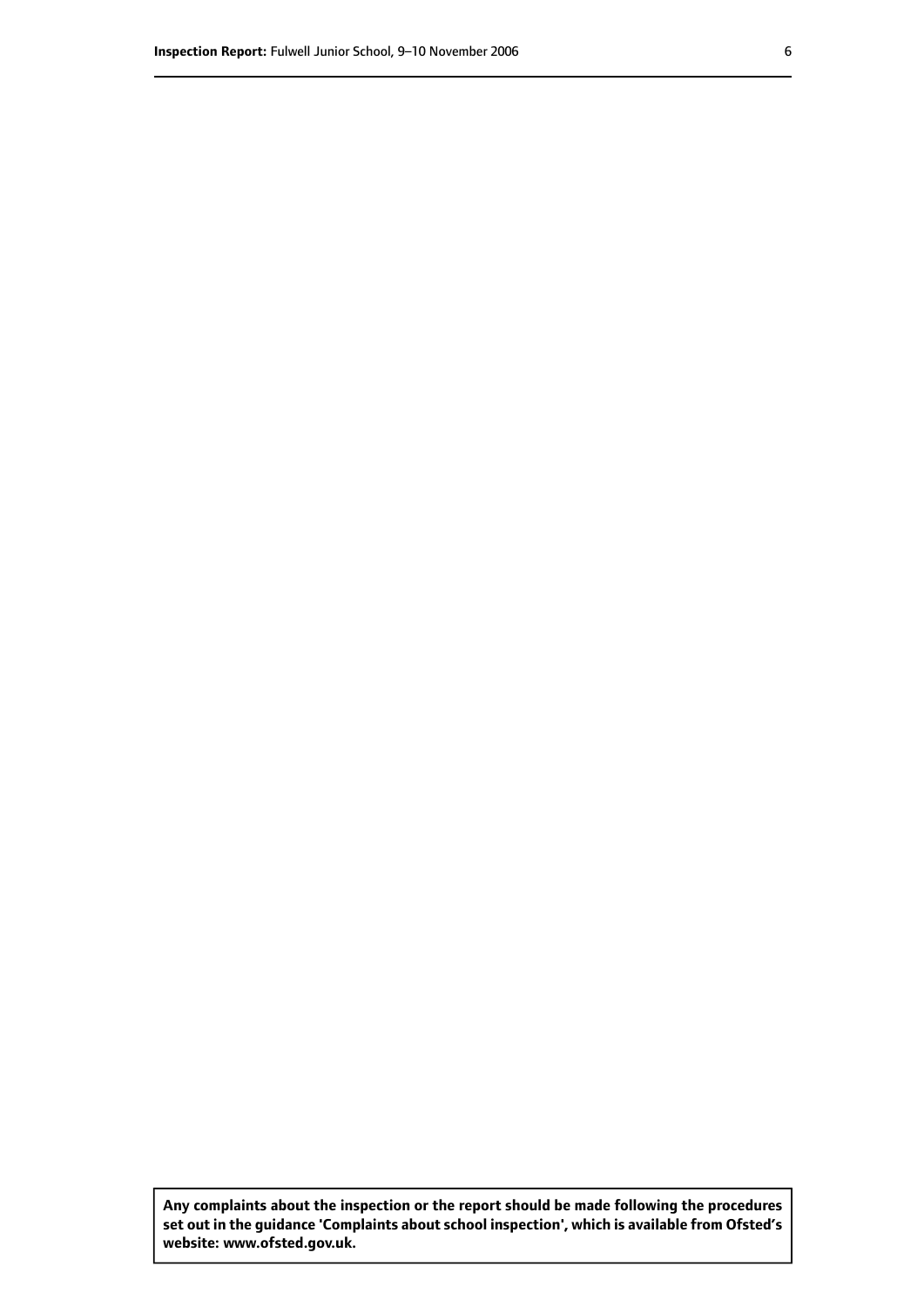# **Inspection judgements**

| Key to judgements: grade 1 is outstanding, grade 2 good, grade 3 satisfactory, and grade 4 | <b>School</b>  |
|--------------------------------------------------------------------------------------------|----------------|
| inadeauate                                                                                 | <b>Overall</b> |

## **Overall effectiveness**

| How effective, efficient and inclusive is the provision of education, integrated<br>care and any extended services in meeting the needs of learners? |            |
|------------------------------------------------------------------------------------------------------------------------------------------------------|------------|
| How well does the school work in partnership with others to promote learners'<br>well-being?                                                         |            |
| The effectiveness of the school's self-evaluation                                                                                                    |            |
| The capacity to make any necessary improvements                                                                                                      |            |
| Effective steps have been taken to promote improvement since the last<br>inspection                                                                  | <b>Yes</b> |

## **Achievement and standards**

| How well do learners achieve?                                                                               |  |
|-------------------------------------------------------------------------------------------------------------|--|
| The standards <sup>1</sup> reached by learners                                                              |  |
| How well learners make progress, taking account of any significant variations between<br>groups of learners |  |
| How well learners with learning difficulties and disabilities make progress                                 |  |

## **Personal development and well-being**

| How good is the overall personal development and well-being of the<br>learners?                                  |  |
|------------------------------------------------------------------------------------------------------------------|--|
| The extent of learners' spiritual, moral, social and cultural development                                        |  |
| The behaviour of learners                                                                                        |  |
| The attendance of learners                                                                                       |  |
| How well learners enjoy their education                                                                          |  |
| The extent to which learners adopt safe practices                                                                |  |
| The extent to which learners adopt healthy lifestyles                                                            |  |
| The extent to which learners make a positive contribution to the community                                       |  |
| How well learners develop workplace and other skills that will contribute to<br>their future economic well-being |  |

## **The quality of provision**

| $\mid$ How effective are teaching and learning in meeting the full range of the $\mid$<br>learners' needs? |  |
|------------------------------------------------------------------------------------------------------------|--|
| How well do the curriculum and other activities meet the range of needs<br>and interests of learners?      |  |
| How well are learners cared for, guided and supported?                                                     |  |

 $^1$  Grade 1 - Exceptionally and consistently high; Grade 2 - Generally above average with none significantly below average; Grade 3 - Broadly average to below average; Grade 4 - Exceptionally low.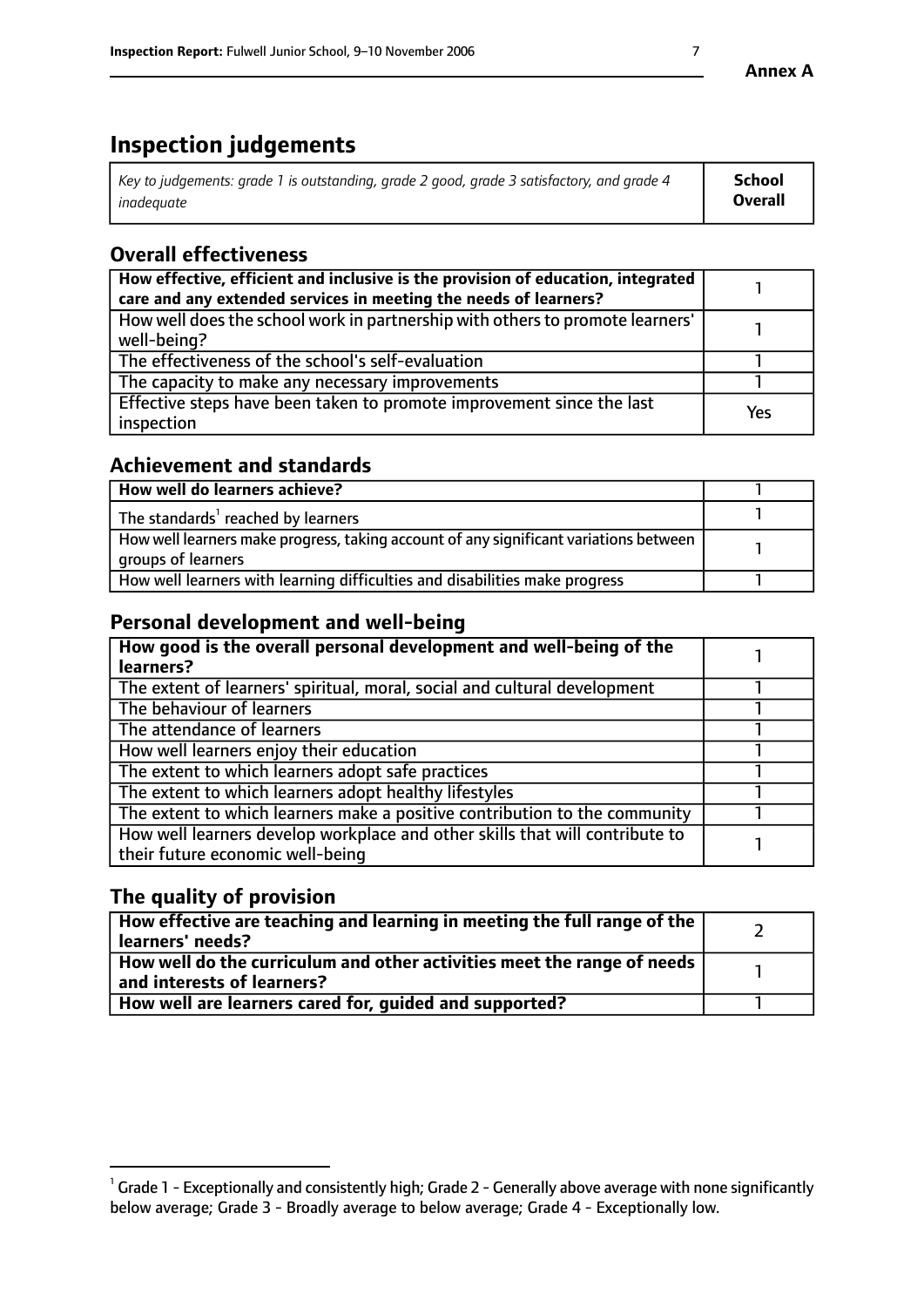# **Leadership and management**

| How effective are leadership and management in raising achievement<br>and supporting all learners?                                              |           |
|-------------------------------------------------------------------------------------------------------------------------------------------------|-----------|
| How effectively leaders and managers at all levels set clear direction leading<br>to improvement and promote high quality of care and education |           |
| How effectively performance is monitored, evaluated and improved to meet<br>challenging targets                                                 |           |
| How well equality of opportunity is promoted and discrimination tackled so<br>that all learners achieve as well as they can                     |           |
| How effectively and efficiently resources, including staff, are deployed to<br>achieve value for money                                          |           |
| The extent to which governors and other supervisory boards discharge their<br>responsibilities                                                  |           |
| Do procedures for safequarding learners meet current government<br>requirements?                                                                | Yes       |
| Does this school require special measures?                                                                                                      | <b>No</b> |
| Does this school require a notice to improve?                                                                                                   | <b>No</b> |